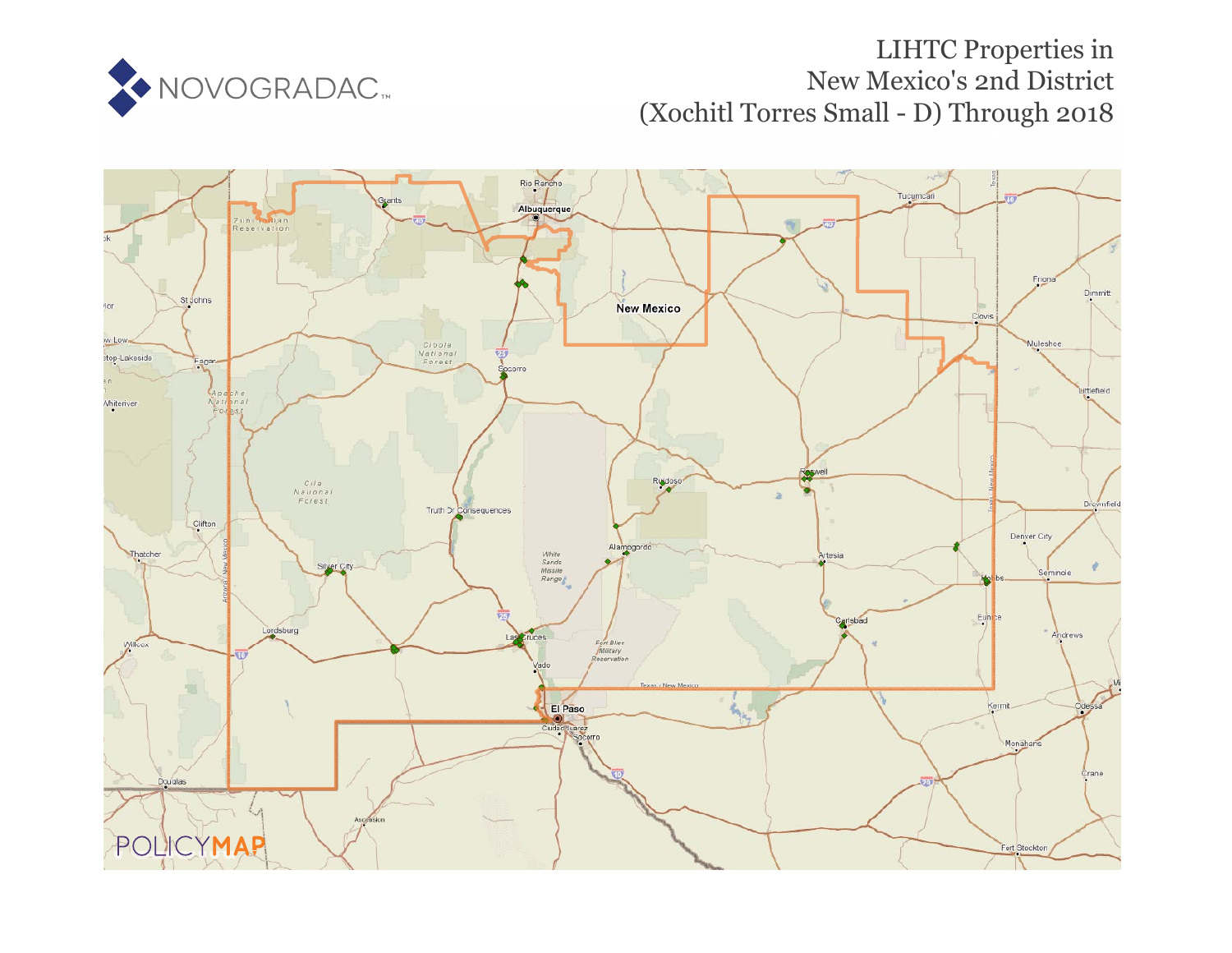| <b>Project Name</b>                          | <b>Address</b>                    | City               | <b>State</b>           | <b>Zip Code</b> | Nonprofit<br><b>Sponsor</b> | <b>Allocation</b><br>Year | <b>Annual</b><br><b>Allocated</b><br><b>Amount</b> | <b>Year PIS</b>      | <b>Construction Type</b> | <b>Total</b><br><b>Units</b> | Low<br><b>Income</b><br><b>Units</b> | <b>Rent or</b><br><b>Income</b><br><b>Ceiling</b> | <b>Credit %</b>  | <b>HUD Multi-Family</b><br>Tax-Exempt Financing/<br><b>Bond</b><br><b>Rental Assistance</b> |
|----------------------------------------------|-----------------------------------|--------------------|------------------------|-----------------|-----------------------------|---------------------------|----------------------------------------------------|----------------------|--------------------------|------------------------------|--------------------------------------|---------------------------------------------------|------------------|---------------------------------------------------------------------------------------------|
| COLONIAL HILLCREST 604 N FIFTH ST CARLSBAD   |                                   |                    | NM                     | 88220           |                             | 2013                      | \$0                                                | Insufficient<br>Data | Not Indicated            | 75                           | $\bf{0}$                             |                                                   | Not<br>Indicated |                                                                                             |
| <b>CASA HERMOSA</b>                          | 920 E<br>MICHIGAN DR              | <b>HOBBS</b>       | NM                     | 88240           |                             | 2012                      | $\$0$                                              | Insufficient<br>Data | Not Indicated            | 73                           | $\mathbf 0$                          |                                                   | Not<br>Indicated |                                                                                             |
| ROBLEDO RIDGE APTS 1571 MEDINA DR LAS CRUCES |                                   |                    | $\mathbf{N}\mathbf{M}$ | 88007           |                             | 2011                      | $\$0$                                              | Insufficient<br>Data | Not Indicated            | 71                           | $\mathbf 0$                          |                                                   | Not<br>Indicated |                                                                                             |
| SIERRA VISTA 2011                            | 878 N IRON ST DEMING              |                    | NM                     | 88030           |                             | Insufficient<br>Data      | $\$0$                                              | Insufficient<br>Data | Not Indicated            | 24                           | $\mathbf 0$                          |                                                   | Not<br>Indicated |                                                                                             |
| <b>ALTURA APTS</b>                           | 200 GARDEN LN BELEN               |                    | $\mathrm{NM}$          | 87002           | No                          | 1988                      | $\$0$                                              | Insufficient<br>Data | Not Indicated            | 24                           | 24                                   |                                                   | Not<br>Indicated | $\mathbf{N}\mathbf{o}$                                                                      |
| <b>BULLARD HOTEL</b>                         | 105 S BULLARD<br>ST               | <b>SILVER CITY</b> | $\mathbf{N}\mathbf{M}$ | 88061           | No                          | 1988                      | $\$0$                                              | Insufficient<br>Data | Not Indicated            | 9                            | $\boldsymbol{9}$                     |                                                   | Not<br>Indicated | No                                                                                          |
| <b>CASA VALENCIA APTS</b>                    | 1200 CT ST                        | <b>BELEN</b>       | $\mathbf{N}\mathbf{M}$ | 87002           | $\mathbf{No}$               | 1988                      | $\$0$                                              | Insufficient<br>Data | Not Indicated            | $39\,$                       | 39                                   |                                                   | Not<br>Indicated | $\rm No$                                                                                    |
| <b>GRANADA IIA</b>                           | 824 GRANADA<br><b>ST</b>          | SOCORRO            | NM                     | 87801           | No                          | 1988                      | \$0                                                | Insufficient<br>Data | Not Indicated            | $\mathbf{1}$                 | $\mathbf{1}$                         |                                                   | Not<br>Indicated | No                                                                                          |
| <b>GRANADA IIB</b>                           | 816 GRANADA<br><b>ST</b>          | SOCORRO            | $\mathrm{NM}$          | 87801           | $\mathbf{No}$               | 1988                      | $\$0$                                              | Insufficient<br>Data | Not Indicated            | $\mathbf{1}$                 | $\overline{1}$                       |                                                   | Not<br>Indicated | $\rm No$                                                                                    |
| <b>GRANADA IIC</b>                           | 713 HWY 60                        | SOCORRO            | $\mathbf{N}\mathbf{M}$ | 87801           | No                          | 1988                      | $\$0$                                              | Insufficient<br>Data | Not Indicated            | $\overline{4}$               | $\overline{4}$                       |                                                   | Not<br>Indicated | No                                                                                          |
| HILLCREST APTS                               | 383 CANAL BLVD $_{\rm LOS~LUNAS}$ |                    | $\rm{NM}$              | 87031           | $\mathbf{No}$               | 1989                      | $\$0$                                              | Insufficient<br>Data | Not Indicated            | 40                           | 40                                   |                                                   | Not<br>Indicated | $\rm No$                                                                                    |
| <b>HILLSIDE APTS</b>                         | 379 CANAL BLVD $_{\rm LOS~LUNAS}$ |                    | $\rm{NM}$              | 87031           | No                          | 1988                      | $\$0$                                              | Insufficient<br>Data | Not Indicated            | 24                           | 24                                   |                                                   | Not<br>Indicated | No                                                                                          |
| LAS ROSAS APTS II                            | 1513 FAIRVIEW TULAROSA<br>RD      |                    | $\rm{NM}$              | 88352           | $\mathbf{N}\mathbf{o}$      | 1988                      | \$0\$                                              | Insufficient<br>Data | Not Indicated            | 28                           | 28                                   |                                                   | Not<br>Indicated | $\rm No$                                                                                    |

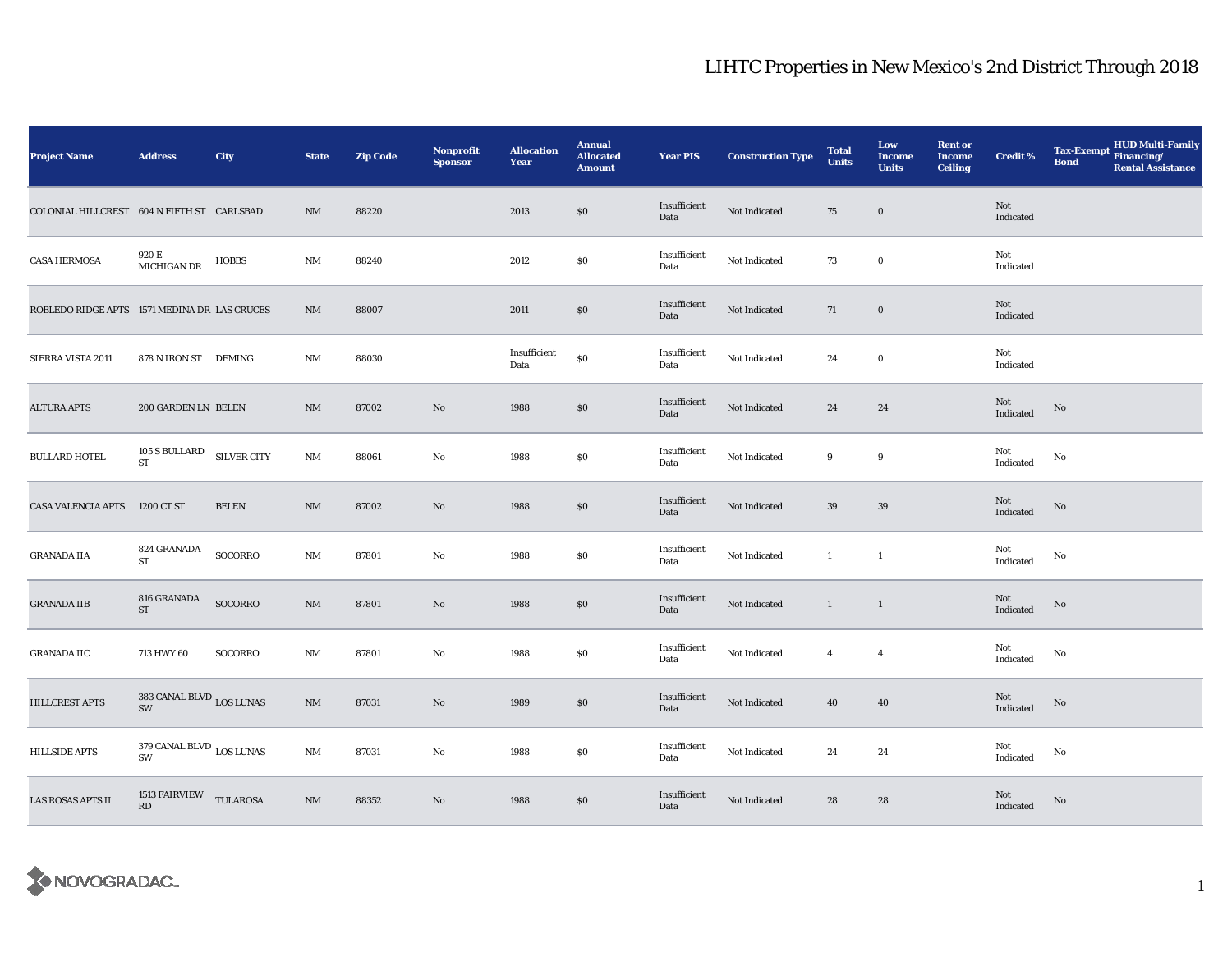| <b>Project Name</b>          | <b>Address</b>                                  | City          | <b>State</b>           | <b>Zip Code</b> | Nonprofit<br><b>Sponsor</b> | <b>Allocation</b><br>Year | <b>Annual</b><br><b>Allocated</b><br><b>Amount</b> | <b>Year PIS</b>      | <b>Construction Type</b> | <b>Total</b><br><b>Units</b> | Low<br><b>Income</b><br><b>Units</b> | <b>Rent or</b><br><b>Income</b><br><b>Ceiling</b> | <b>Credit %</b>                                   | <b>HUD Multi-Family</b><br>Tax-Exempt Financing/<br><b>Bond</b><br><b>Rental Assistance</b> |
|------------------------------|-------------------------------------------------|---------------|------------------------|-----------------|-----------------------------|---------------------------|----------------------------------------------------|----------------------|--------------------------|------------------------------|--------------------------------------|---------------------------------------------------|---------------------------------------------------|---------------------------------------------------------------------------------------------|
| <b>LOBO CANYON APTS</b>      | 1801 CORDOVA<br><b>CT</b>                       | <b>GRANTS</b> | $\mathbf{NM}$          | 87020           | $\rm No$                    | 1988                      | $\$0$                                              | Insufficient<br>Data | Not Indicated            | 80                           | 80                                   |                                                   | Not<br>Indicated                                  | No                                                                                          |
| <b>MONDEL APTS</b>           | 1011 MAIN ST SW LOS LUNAS                       |               | $\rm{NM}$              | 87031           | $\mathbf{No}$               | 1987                      | $\$0$                                              | Insufficient<br>Data | Not Indicated            | 24                           | ${\bf 24}$                           |                                                   | Not<br>Indicated                                  | No                                                                                          |
| <b>NEAL &amp; 6TH</b>        | 120 NEEL AVE                                    | SOCORRO       | $\mathbf{N}\mathbf{M}$ | 87801           | No                          | 1989                      | \$0                                                | Insufficient<br>Data | Not Indicated            | $\mathbf{1}$                 | $\mathbf{1}$                         |                                                   | Not<br>Indicated                                  | No                                                                                          |
| <b>NEAL &amp; 6TH</b>        | 507 SIXTH ST N SOCORRO                          |               | <b>NM</b>              | 87801           | No                          | 1989                      | \$0                                                | Insufficient<br>Data | Not Indicated            | $\mathbf{1}$                 | $\overline{1}$                       |                                                   | Not<br>Indicated                                  | No                                                                                          |
| <b>NEAL &amp; 6TH</b>        | 509 SIXTH ST N SOCORRO                          |               | $\rm{NM}$              | 87801           | No                          | 1989                      | $\$0$                                              | Insufficient<br>Data | Not Indicated            | $\boldsymbol{2}$             | $\mathbf{1}$                         |                                                   | Not<br>Indicated                                  | No                                                                                          |
| NORTHGATE PLAZA              | 1018 LAMONT ST CARLSBAD                         |               | $\rm{NM}$              | 88220           | $\mathbf{N}\mathbf{o}$      | 1988                      | $\$0$                                              | Insufficient<br>Data | Not Indicated            | 20                           | 20                                   |                                                   | Not<br>Indicated                                  | $\rm No$                                                                                    |
| <b>RESERVOIR &amp; GRANT</b> | 207 GRANT ST                                    | SOCORRO       | $\rm{NM}$              | 87801           | $\mathbf{No}$               | 1987                      | $\$0$                                              | Insufficient<br>Data | Not Indicated            | $\mathbf{3}$                 | $\sqrt{3}$                           |                                                   | Not<br>Indicated                                  | No                                                                                          |
| SOCORRO PROPERTIES           | 901 NW<br><b>WALKWAY</b>                        | SOCORRO       | $\mathbf{N}\mathbf{M}$ | 87801           | No                          | 1988                      | \$0                                                | Insufficient<br>Data | Not Indicated            | $32\,$                       | $32\,$                               |                                                   | Not<br>$\label{thm:indicated} \textbf{Indicated}$ | $\rm No$                                                                                    |
| <b>WESTSIDE APTS</b>         | 721<br>CHRISTOPHER BELEN<br>DR                  |               | $\mathbf{NM}$          | 87002           | No                          | 1988                      | $\$0$                                              | Insufficient<br>Data | Not Indicated            | 24                           | 24                                   |                                                   | Not<br>Indicated                                  | No                                                                                          |
| ALTA TIERRA APTS             | 1500 E MADRID LAS CRUCES<br>AVE                 |               | $\rm{NM}$              | 88001           |                             | Insufficient<br>Data      | $\$0$                                              | Insufficient<br>Data | Not Indicated            | ${\bf 56}$                   | 56                                   |                                                   | Not<br>Indicated                                  |                                                                                             |
| ARTESIA PROPERTIES           | $1601\,\mathrm{W}\,\mathrm{CENTRE}$ ARTESIA AVE |               | $\mathbf{NM}$          | 88210           |                             | Insufficient<br>Data      | $\$0$                                              | Insufficient<br>Data | Not Indicated            | 39                           | $\bf 39$                             |                                                   | Not<br>Indicated                                  |                                                                                             |
| BELEN VISTA APTS             | 531<br>CHRISTOPHER BELEN<br>DR                  |               | $\mathbf{N}\mathbf{M}$ | 87002           |                             | Insufficient<br>Data      | $\$0$                                              | Insufficient<br>Data | Not Indicated            | $\mathbf 0$                  | $35\,$                               |                                                   | Not<br>Indicated                                  |                                                                                             |
| <b>BROOKS HINDES</b>         | 5241<br>STAGECOACH LAS CRUCES<br>LN             |               | $\rm{NM}$              | 88011           |                             | Insufficient<br>Data      | $\$0$                                              | Insufficient<br>Data | Not Indicated            | 15                           | 15                                   |                                                   | Not<br>Indicated                                  |                                                                                             |

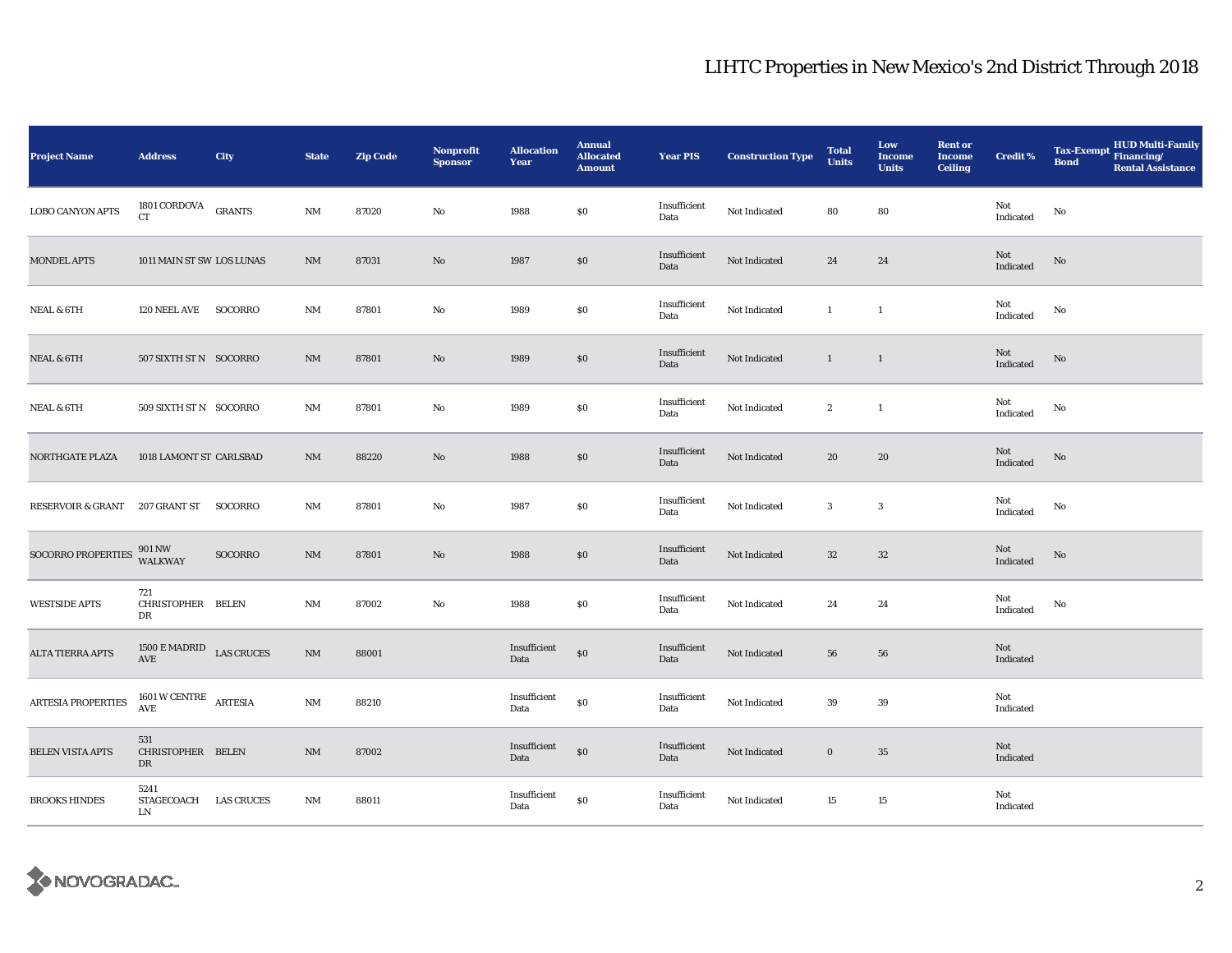| <b>Project Name</b>                                                                                                                                 | <b>Address</b>                                       | City                | <b>State</b>           | <b>Zip Code</b> | Nonprofit<br><b>Sponsor</b> | <b>Allocation</b><br>Year | <b>Annual</b><br><b>Allocated</b><br><b>Amount</b> | <b>Year PIS</b>      | <b>Construction Type</b> | <b>Total</b><br><b>Units</b> | Low<br><b>Income</b><br><b>Units</b> | <b>Rent or</b><br><b>Income</b><br><b>Ceiling</b> | <b>Credit %</b>  | <b>Bond</b> | Tax-Exempt HUD Multi-Family<br><b>Rental Assistance</b> |
|-----------------------------------------------------------------------------------------------------------------------------------------------------|------------------------------------------------------|---------------------|------------------------|-----------------|-----------------------------|---------------------------|----------------------------------------------------|----------------------|--------------------------|------------------------------|--------------------------------------|---------------------------------------------------|------------------|-------------|---------------------------------------------------------|
| <b>CIMMARON APTS II</b>                                                                                                                             | $801$ N FOURTH $\quad$ ANTHONY<br><b>ST</b>          |                     | NM                     | 88021           |                             | Insufficient<br>Data      | \$0                                                | Insufficient<br>Data | Not Indicated            | 83                           | 83                                   |                                                   | Not<br>Indicated |             |                                                         |
| FRANKLIN VISTA APTS 855 CLARK AVE ANTHONY<br>VI                                                                                                     |                                                      |                     | $\rm{NM}$              | 88021           |                             | Insufficient<br>Data      | \$0                                                | Insufficient<br>Data | Not Indicated            | 24                           | 24                                   |                                                   | Not<br>Indicated |             |                                                         |
| FRANKLIN VISTA APTS 855 CLARK AVE ANTHONY<br><b>VII</b>                                                                                             |                                                      |                     | NM                     | 88021           |                             | Insufficient<br>Data      | $\boldsymbol{\mathsf{S}}\boldsymbol{\mathsf{0}}$   | Insufficient<br>Data | Not Indicated            | 24                           | 24                                   |                                                   | Not<br>Indicated |             |                                                         |
| <b>LA PRADERA</b>                                                                                                                                   | $1023\,\mathrm{E}$ $$\,\mathrm{HOBBS}$$ GLORIETTA DR |                     | NM                     | 88240           |                             | Insufficient<br>Data      | $\$0$                                              | Insufficient<br>Data | Not Indicated            | 60                           | 60                                   |                                                   | Not<br>Indicated |             |                                                         |
| MOUNTAIN VIEW APTS 1101 S SHELLY<br>$\mathbf{NM}$                                                                                                   | ${\rm DR}$                                           | $\mathbf{DEMING}$   | $\rm{NM}$              | 88030           |                             | Insufficient<br>Data      | \$0                                                | Insufficient<br>Data | Not Indicated            | $\bf{0}$                     | $\bf 22$                             |                                                   | Not<br>Indicated |             |                                                         |
| PECOS VALLEY<br><b>VILLAGE COUNTRY</b><br><b>INVESTMENT</b>                                                                                         | <b>41 KELLY PL</b>                                   | <b>ROSWELL</b>      | $\rm{NM}$              | 88203           |                             | Insufficient<br>Data      | $\$0$                                              | Insufficient<br>Data | Not Indicated            | 17                           | 17                                   |                                                   | Not<br>Indicated |             |                                                         |
| PECOS VALLEY<br><b>VILLAGE</b>                                                                                                                      | 35 JACKSON PL ROSWELL                                |                     | NM                     | 88203           |                             | Insufficient<br>Data      | $\$0$                                              | Insufficient<br>Data | Not Indicated            | $7\phantom{.0}$              | $\overline{7}$                       |                                                   | Not<br>Indicated |             |                                                         |
| PLAYA APTS PHASE II                                                                                                                                 | 6301 VALLE<br><b>VISTA DR</b>                        | <b>SUNLAND PARK</b> | NM                     |                 |                             | Insufficient<br>Data      | $\$0$                                              | Insufficient<br>Data | Not Indicated            | 44                           | 44                                   |                                                   | Not<br>Indicated |             |                                                         |
| <b>VILLAS OF BRIAR</b><br>RIDGE                                                                                                                     | 5 BRIARWOOD<br>PL                                    | <b>ROSWELL</b>      | $\rm{NM}$              | 88201           |                             | Insufficient<br>Data      | \$0                                                | Insufficient<br>Data | Not Indicated            | 89                           | 89                                   |                                                   | Not<br>Indicated |             |                                                         |
| WILSHIRE GARDENS-<br><b>STEPHEN CROZIER</b>                                                                                                         | 2727 N<br>WILSHIRE BLVD $\,$ ROSWELL                 |                     | $\rm{NM}$              | 88201           |                             | Insufficient<br>Data      | $\$0$                                              | Insufficient<br>Data | Not Indicated            | 76                           | 75                                   |                                                   | Not<br>Indicated |             |                                                         |
| PLAYA ESCONDIDA<br><b>APARTMENTS</b>                                                                                                                | 1021 EAST YESO HOBBS<br><b>STREET</b>                |                     | $\rm{NM}$              | 82240           |                             | Insufficient<br>Data      | $\$0$                                              | Insufficient<br>Data | Not Indicated            | $\bf{0}$                     | $\bf{0}$                             |                                                   | Not<br>Indicated |             |                                                         |
| JOHN APTS                                                                                                                                           | 312 NO WHERE BELEN                                   |                     | $\rm{NM}$              | 87002           |                             | Insufficient<br>Data      | \$0                                                | Insufficient<br>Data | Not Indicated            | $\bf{0}$                     | $\mathbf 0$                          |                                                   | Not<br>Indicated |             |                                                         |
| $\begin{tabular}{ll} \textbf{LOMA DEL \, NORTE \, APTS } & 940 \, \textbf{N} \, \textbf{FOURT} \, \\ \textbf{ST} & \textbf{ANTHONY } \end{tabular}$ |                                                      |                     | $\mathbf{N}\mathbf{M}$ | 88021           | $\mathbf{No}$               | 1990                      | \$0                                                | 1991                 | Not Indicated            | 40                           | 40                                   |                                                   | Not<br>Indicated | No          |                                                         |

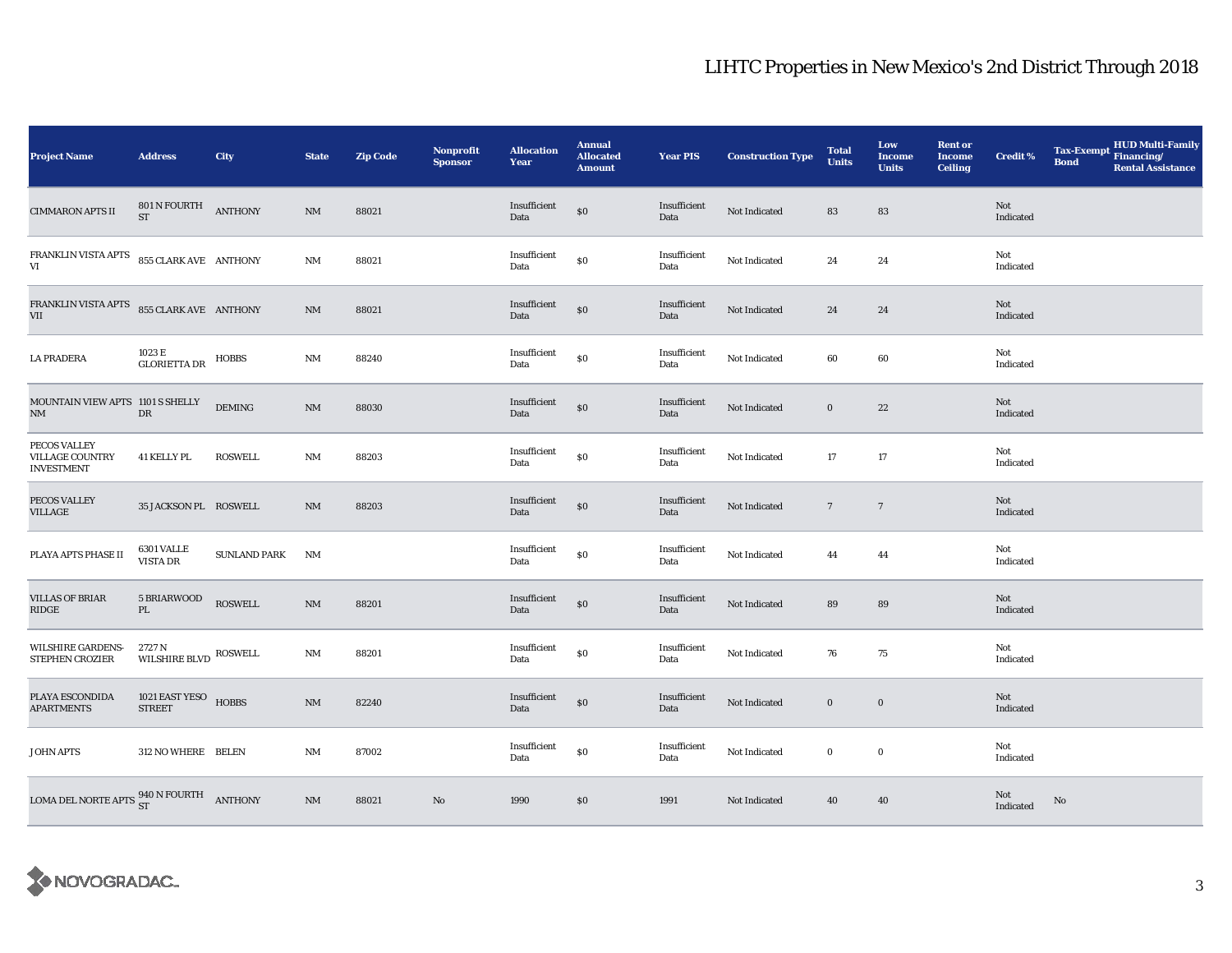| <b>Project Name</b>                    | <b>Address</b>                                    | City                                  | <b>State</b>           | <b>Zip Code</b> | <b>Nonprofit</b><br><b>Sponsor</b> | <b>Allocation</b><br>Year | <b>Annual</b><br><b>Allocated</b><br><b>Amount</b> | <b>Year PIS</b> | <b>Construction Type</b> | <b>Total</b><br><b>Units</b> | Low<br><b>Income</b><br><b>Units</b> | <b>Rent or</b><br>Income<br><b>Ceiling</b> | <b>Credit %</b>                    | <b>Bond</b> | <b>HUD Multi-Family</b><br>Tax-Exempt Financing/<br><b>Rental Assistance</b> |
|----------------------------------------|---------------------------------------------------|---------------------------------------|------------------------|-----------------|------------------------------------|---------------------------|----------------------------------------------------|-----------------|--------------------------|------------------------------|--------------------------------------|--------------------------------------------|------------------------------------|-------------|------------------------------------------------------------------------------|
| FRANKLIN VISTA APTS 840 HETTINGA<br>Ш  | ST                                                | <b>ANTHONY</b>                        | NM                     | 88021           | No                                 | 1991                      | \$0                                                | 1992            | Not Indicated            | 28                           | 28                                   |                                            | $30\,\%$ present $\,$ No value     |             |                                                                              |
| <b>HILLTOP APTS</b>                    | 393 CANAL BLVD LOS LUNAS<br>SW                    |                                       | $\rm{NM}$              | 87031           | No                                 | 1990                      | \$0                                                | 1992            | Not Indicated            | 40                           | 40                                   |                                            | Not<br>Indicated                   | $\rm No$    |                                                                              |
| LA PALOMA DEL SOL                      | 601 S SANTA<br>MONICA ST                          | <b>DEMING</b>                         | $\mathbf{N}\mathbf{M}$ | 88030           | No                                 | 1990                      | \$0                                                | 1992            | Not Indicated            | 38                           | 38                                   |                                            | Not<br>Indicated                   | No          |                                                                              |
| RIO MIMBRES APTS II 1608 S TIN ST      |                                                   | <b>DEMING</b>                         | $\rm{NM}$              | 88030           | $\mathbf {No}$                     | 1991                      | \$0                                                | 1992            | Not Indicated            | 24                           | 24                                   |                                            | $30\,\%$ present $\,$ No value     |             |                                                                              |
| RIO VERDE APTS                         | 2291 HWY 304                                      | <b>BELEN</b>                          | $\rm{NM}$              | 87002           | No                                 | 1991                      | \$0                                                | 1992            | Not Indicated            | 40                           | 40                                   |                                            | $30\,\%$ present $\,$ No value     |             |                                                                              |
| <b>CASA BONITA APTS</b><br>(LOS LUNAS) | 246 CAMINO<br><b>REAL SW</b>                      | <b>LOS LUNAS</b>                      | $\rm{NM}$              | 87031           | No                                 | 1993                      | \$0                                                | 1993            | Acquisition and Rehab 16 |                              | 16                                   |                                            | $70\,\%$ present $\,$ No value     |             |                                                                              |
| PLAYA APTS PHASE I                     | DR                                                | 142 LINDA VISTA $_{\rm SUNLAND}$ PARK | NM                     | 88063           | No                                 | 1991                      | \$0                                                | 1993            | Not Indicated            | 36                           | 36                                   |                                            | $30\,\%$ present $\,$ No value     |             |                                                                              |
| LA PALONA DEL SOL<br>PHASE II          | 1400 E BIRCH ST DEMING                            |                                       | $\mathrm{NM}$          | 88030           | $\mathbf{N}\mathbf{o}$             | 1992                      | \$0                                                | 1994            | <b>New Construction</b>  | 38                           | 37                                   |                                            | $30\,\%$ present $\,$ No value     |             |                                                                              |
| <b>CASA BONITA II</b>                  | 267 CAMINO<br><b>REAL SW</b>                      | <b>LOS LUNAS</b>                      | $\mathbf{N}\mathbf{M}$ | 87031           | No                                 | 1995                      | \$0                                                | 1995            | Acquisition and Rehab 16 |                              | 16                                   |                                            | 70 % present $\hbox{~No}$<br>value |             |                                                                              |
| <b>VALLEY VIEW APTS</b>                | $2080\,\mathrm{MEMORY}$ SILVER CITY<br>${\rm LN}$ |                                       | $\rm{NM}$              | 88061           | No                                 | 1995                      | \$0                                                | 1995            | New Construction         | 18                           | 18                                   |                                            | $30\,\%$ present $\,$ No value     |             |                                                                              |
| <b>HILLRIDGE APTS</b>                  | 1450 ADELA LN $_{\rm LOS~LUNAS}$<br>SW            |                                       | $\mathbf{N}\mathbf{M}$ | 87031           | No                                 | 1996                      | $\$0$                                              | 1996            | New Construction         | 38                           | 38                                   |                                            | 70 % present $\hbox{~No}$<br>value |             |                                                                              |
| <b>BROADWAY APTS</b>                   | 1200 E<br>BROADWAY ST                             | <b>HOBBS</b>                          | $\mathrm{NM}$          | 88240           | No                                 | 1997                      | $\$0$                                              | 1997            | <b>New Construction</b>  | 78                           | 78                                   |                                            | 70 % present $\hbox{~No}$<br>value |             |                                                                              |
| <b>MEADOW VISTA</b><br><b>HOMES</b>    | 329 MEADOW<br>VISTA BLVD                          | <b>SUNLAND PARK</b>                   | NM                     | 88063           | No                                 | 1997                      | \$0                                                | 1997            | New Construction         | 27                           | $\bf 27$                             |                                            | $30\,\%$ present $\,$ No value     |             |                                                                              |

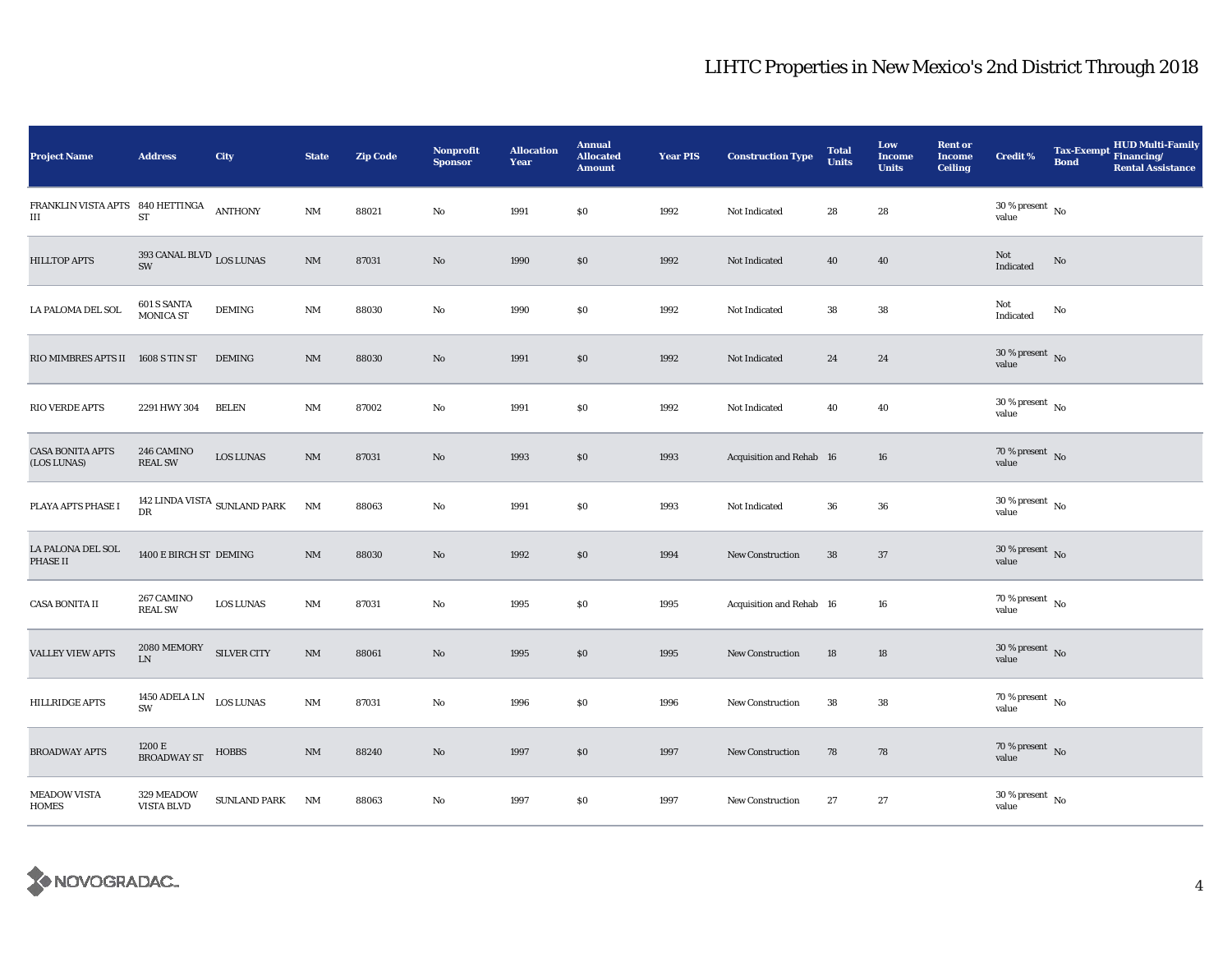| <b>Project Name</b>                                                 | <b>Address</b>                                       | City                | <b>State</b> | <b>Zip Code</b> | <b>Nonprofit</b><br><b>Sponsor</b> | <b>Allocation</b><br>Year | <b>Annual</b><br><b>Allocated</b><br><b>Amount</b> | <b>Year PIS</b> | <b>Construction Type</b> | <b>Total</b><br><b>Units</b> | Low<br><b>Income</b><br><b>Units</b> | <b>Rent or</b><br>Income<br><b>Ceiling</b> | <b>Credit %</b>                          | <b>Bond</b> | <b>HUD Multi-Family</b><br>Tax-Exempt Financing/<br><b>Rental Assistance</b> |
|---------------------------------------------------------------------|------------------------------------------------------|---------------------|--------------|-----------------|------------------------------------|---------------------------|----------------------------------------------------|-----------------|--------------------------|------------------------------|--------------------------------------|--------------------------------------------|------------------------------------------|-------------|------------------------------------------------------------------------------|
| <b>MESA VERDE APTS</b>                                              | $502$ S WYOMING $\,$ ROSWELL<br>$\operatorname{AVE}$ |                     | $\rm{NM}$    | 88203           | No                                 | 1997                      | \$0                                                | 1997            | <b>New Construction</b>  | 142                          | 142                                  |                                            | $70\,\%$ present $\,$ No value           |             |                                                                              |
| <b>BROADWAY PLACE</b>                                               | 1204 E<br><b>BROADWAY ST</b>                         | <b>HOBBS</b>        | $\rm{NM}$    | 88240           | Yes                                | 1996                      | \$0                                                | 1998            | <b>New Construction</b>  | 12                           | 12                                   |                                            | $70\%$ present $\overline{N_0}$<br>value |             |                                                                              |
| <b>CENTRAL APTS</b>                                                 | $500$ S PRESCOTT $\,$ SANTA CLARA<br>$ST$            |                     | $\rm{NM}$    |                 | No                                 | 1996                      | \$0                                                | 1998            | <b>New Construction</b>  | 20                           | 20                                   |                                            | $30\,\%$ present $\,$ No value           |             |                                                                              |
| <b>MESA GRANDE</b>                                                  | 4601 FORREST<br>DR                                   | <b>CARLSBAD</b>     | NM           | 88220           | No                                 | 1996                      | \$0                                                | 1998            | <b>New Construction</b>  | 72                           | 72                                   |                                            | $70\,\%$ present $\,$ No value           |             |                                                                              |
| <b>SUNRISE HOMES</b>                                                | 1515 E<br>SCHARBAUER HOBBS<br>ST                     |                     | $\rm{NM}$    | 88240           | No                                 | 1996                      | $\$0$                                              | 1998            | New Construction         | $32\,$                       | $32\,$                               |                                            | $70\,\%$ present $\,$ No value           |             |                                                                              |
| FRANKLIN VISTA APTS<br>IV                                           | 705 CURRY CT ANTHONY                                 |                     | $\rm{NM}$    | 88021           | No                                 | 1998                      | \$0                                                | 1999            | <b>New Construction</b>  | 21                           | 21                                   |                                            | $30\,\%$ present $_{\, \rm No}$<br>value |             |                                                                              |
| LA TIERRA APT HOMES $_{\rm DR}^{107 \, \rm JACK \, LITILE}$ RUIDOSO |                                                      |                     | $\rm{NM}$    | 88345           | Yes                                | 1997                      | $\$0$                                              | 1999            | <b>New Construction</b>  | 60                           | 60                                   |                                            | $70\,\%$ present $\,$ No value           |             |                                                                              |
| MEADOW VISTA APTS II $_{\rm VISTA}^{327\rm\, MEADOW}$               |                                                      | <b>SUNLAND PARK</b> | NM           | 88063           | No                                 | 1998                      | $\$0$                                              | 1999            | <b>New Construction</b>  | 16                           | 16                                   |                                            | $30\,\%$ present $\,$ No value           |             |                                                                              |
| POLK AVENUE APTS                                                    | 214 W POLK AVE LOVINGTON                             |                     | $\rm{NM}$    | 88260           | No                                 | 1998                      | \$0                                                | 1999            | Acquisition and Rehab 52 |                              | 51                                   |                                            | 30 % present $\overline{N}$<br>value     |             |                                                                              |
| MONTANA SENIOR<br><b>VILLAGE I</b>                                  | 370 MONTANA<br>AVE                                   | <b>LAS CRUCES</b>   | $\rm{NM}$    | 88005           | Yes                                | 1998                      | \$0                                                | 2000            | Acquisition and Rehab 49 |                              | 48                                   |                                            | 70 % present $\hbox{~No}$<br>value       |             |                                                                              |
| <b>SILVER CLIFFS APTS</b>                                           | 1414 LITTLE<br><b>WALNUT RD</b>                      | <b>SILVER CITY</b>  | $\rm{NM}$    | 88061           | No                                 | 1998                      | \$0                                                | 2000            | <b>New Construction</b>  | 80                           | 80                                   |                                            | $70\,\%$ present $\,$ No value           |             |                                                                              |
| DESERT SUN APTS I                                                   | 1201 EIGHTH ST $$\rm{DEMING}$$<br><b>NW</b>          |                     | $\rm{NM}$    | 88030           | Yes                                | 2000                      | \$0                                                | 2001            | <b>New Construction</b>  | 41                           | 40                                   |                                            | $30$ % present $\,$ No $\,$<br>value     |             |                                                                              |
| OTERO VILLAGE                                                       | 2553 FIRST ST ALAMOGORDO                             |                     | NM           | 88310           | $\mathbf{N}\mathbf{o}$             | 1999                      | \$0                                                | 2001            | New Construction         | 40                           | 40                                   |                                            | $70\,\%$ present $\,$ No value           |             |                                                                              |

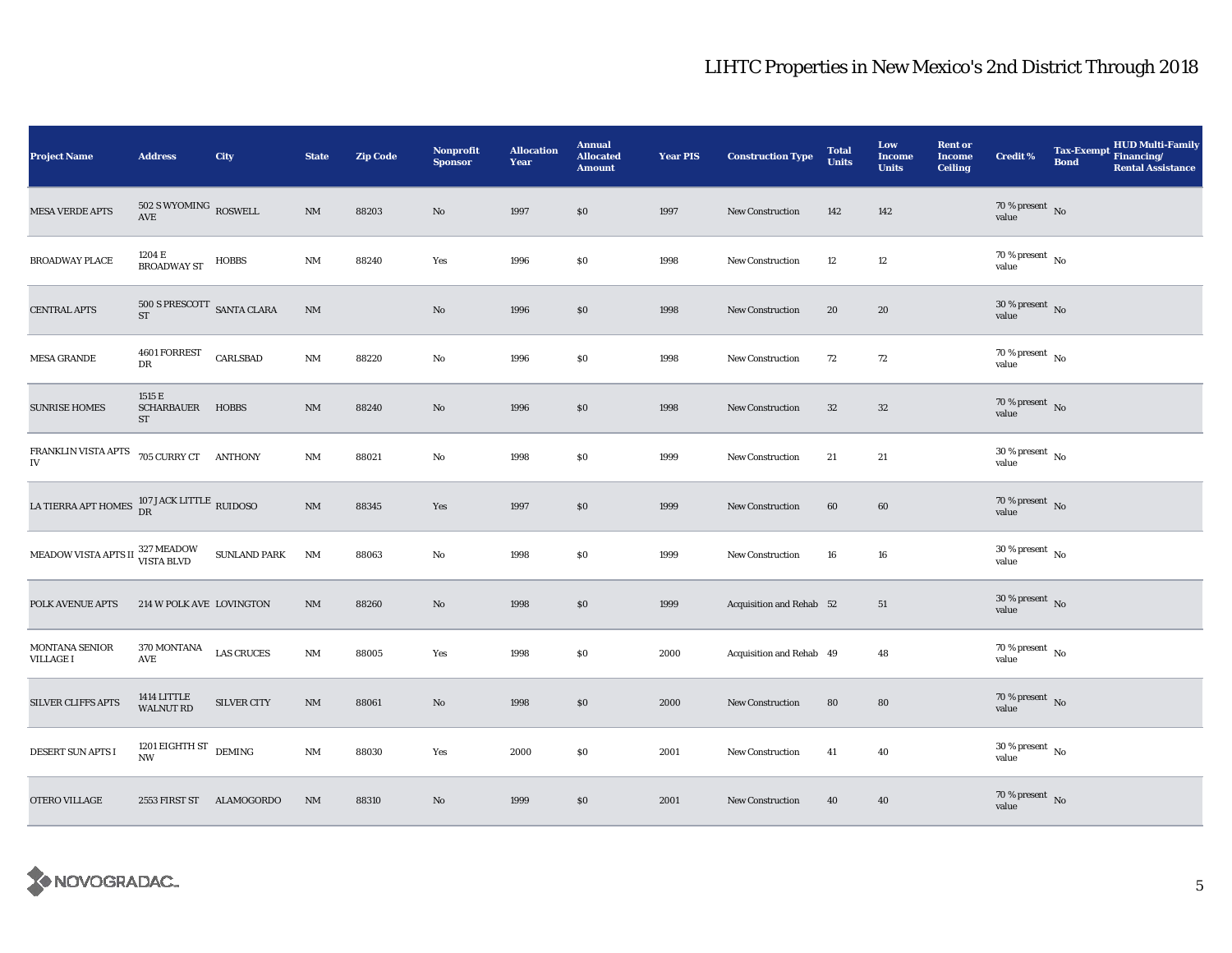| <b>Project Name</b>                 | <b>Address</b>                                        | City              | <b>State</b>           | <b>Zip Code</b> | <b>Nonprofit</b><br><b>Sponsor</b> | <b>Allocation</b><br>Year | <b>Annual</b><br><b>Allocated</b><br><b>Amount</b> | <b>Year PIS</b> | <b>Construction Type</b> | <b>Total</b><br><b>Units</b> | Low<br><b>Income</b><br><b>Units</b> | <b>Rent or</b><br><b>Income</b><br><b>Ceiling</b> | <b>Credit %</b>                          | <b>Bond</b> | <b>HUD Multi-Family</b><br>Tax-Exempt Financing/<br><b>Rental Assistance</b> |
|-------------------------------------|-------------------------------------------------------|-------------------|------------------------|-----------------|------------------------------------|---------------------------|----------------------------------------------------|-----------------|--------------------------|------------------------------|--------------------------------------|---------------------------------------------------|------------------------------------------|-------------|------------------------------------------------------------------------------|
| RIO PECOS ESTATES                   | $1005\,\mathrm{MCCARLEY}\;$ SANTA ROSA<br><b>LOOP</b> |                   | $\mathbf{N}\mathbf{M}$ | 88435           | Yes                                | 1999                      | \$0\$                                              | 2001            | <b>New Construction</b>  | 24                           | $18\,$                               |                                                   | 70 % present $\hbox{~No}$<br>value       |             |                                                                              |
| WILDEWOOD APTS                      | 201 SHERRILL<br>${\rm LN}$                            | ROSWELL           | $\mathbf{N}\mathbf{M}$ | 88201           | Yes                                | 2000                      | \$0                                                | 2001            | Acquisition and Rehab 60 |                              | 60                                   |                                                   | $30\,\%$ present $\,$ $\rm Yes$<br>value |             |                                                                              |
| FRANKLIN VISTA APTS<br>V            | 505 CURRY CT ANTHONY                                  |                   | $\mathbf{NM}$          | 88021           | Yes                                | 2001                      | \$0\$                                              | 2002            | New Construction         | 29                           | 28                                   |                                                   | 70 % present $\hbox{~No}$<br>value       |             |                                                                              |
| <b>LADERA COURTS</b>                | 319 DIPAOLO<br><b>HILL DR</b>                         | RUIDOSO DOWNS NM  |                        | 88346           | Yes                                | 2000                      | \$0                                                | 2002            | New Construction         | 60                           | 45                                   |                                                   | $70\,\%$ present $\,$ No value           |             |                                                                              |
| MONTANA MEADOWS<br><b>APTS</b>      | 201 MONTANA<br>$\operatorname{AVE}$                   | <b>LAS CRUCES</b> | NM                     | 88005           | Yes                                | 2001                      | \$0                                                | 2002            | Acquisition and Rehab 81 |                              | 80                                   |                                                   | $30\,\%$ present $\,$ Yes value          |             |                                                                              |
| MARIPOSA VILLAGE                    | 901 S TENNYSON $_{\rm DEMING}$<br>DR                  |                   | $\mathbf{NM}$          | 88030           | Yes                                | 2002                      | \$0                                                | 2003            | New Construction         | 60                           | $45\,$                               |                                                   | 70 % present $\,$ No $\,$<br>value       |             |                                                                              |
| <b>MIRA VISTA VILLAS</b>            | 2141 N SOLANO LAS CRUCES<br>DR                        |                   | $\mathbf{NM}$          | 88001           | $\mathbf{No}$                      | 2001                      | \$0                                                | 2003            | New Construction         | 76                           | 60                                   |                                                   | 70 % present $\hbox{~No}$<br>value       |             |                                                                              |
| MONTANA SENIOR<br><b>VILLAGE II</b> | 355 MONTANA<br>$\operatorname{AVE}$                   | <b>LAS CRUCES</b> | $\mathbf{NM}$          | 88005           | $\mathbf{N}\mathbf{o}$             | 2001                      | $\$0$                                              | 2003            | New Construction         | 84                           | 60                                   |                                                   | 70 % present $\sqrt{\ }$ No<br>value     |             |                                                                              |
| <b>VENTANA COVE</b>                 | 450 LOS<br>CERRITOS DR LOS LUNAS<br>NW                |                   | NM                     | 87031           | No                                 | 2003                      | \$384,231                                          | 2003            | New Construction         | 72                           | 60                                   | 60% AMGI                                          | $70\,\%$ present $\,$ No value           |             |                                                                              |
| <b>DEMING MANOR</b>                 | 1000 S ZINC ST DEMING                                 |                   | NM                     | 88030           | No                                 | 2003                      | \$43,820                                           | 2004            | Acquisition and Rehab 52 |                              | 51                                   | 60% AMGI                                          | $30\,\%$ present $\,$ Yes value          |             |                                                                              |
| DESERT SUN APTS II                  | 1101 EIGHTH ST $$\rm{DEMING}$$<br><b>NW</b>           |                   | NM                     | 88030           | Yes                                | 2003                      | \$0\$                                              | 2004            | <b>New Construction</b>  | 56                           | ${\bf 55}$                           |                                                   | 30 % present<br>value                    |             |                                                                              |
| KING ARTHUR'S COURT 428 GALE ST     |                                                       | LORDSBURG         | $\rm{NM}$              | 88045           | No                                 | 2003                      | \$27,952                                           | 2004            | Acquisition and Rehab 28 |                              | 28                                   | 60% AMGI                                          | $30\,\%$ present $\,$ Yes value          |             |                                                                              |
| SANTA TERESA FAMILY<br><b>HOMES</b> | 100<br>COMERCIANTES SANTA TERESA<br><b>BLVD</b>       |                   | NM                     |                 | No                                 | 2002                      | \$0\$                                              | 2004            | New Construction         | 74                           | 60                                   |                                                   | 70 % present<br>value                    |             |                                                                              |

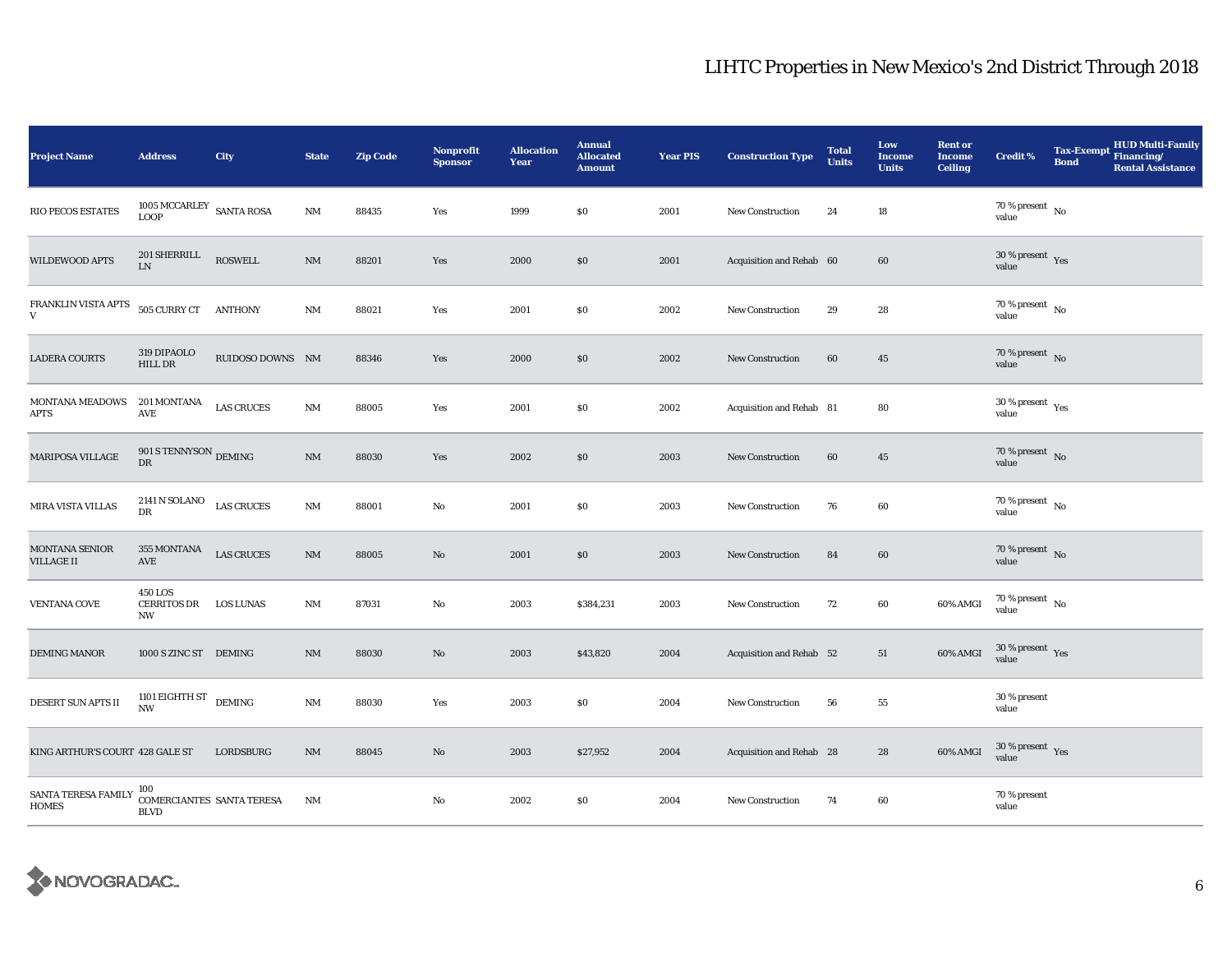| <b>Project Name</b>                           | <b>Address</b>                                 | City                     | <b>State</b>           | <b>Zip Code</b> | <b>Nonprofit</b><br><b>Sponsor</b> | <b>Allocation</b><br>Year | <b>Annual</b><br><b>Allocated</b><br><b>Amount</b> | <b>Year PIS</b> | <b>Construction Type</b>                                                           | <b>Total</b><br><b>Units</b> | Low<br><b>Income</b><br><b>Units</b> | <b>Rent or</b><br><b>Income</b><br><b>Ceiling</b> | <b>Credit %</b>                             | <b>Tax-Exempt</b><br><b>Bond</b> | <b>HUD Multi-Family</b><br>Financing/<br><b>Rental Assistance</b> |
|-----------------------------------------------|------------------------------------------------|--------------------------|------------------------|-----------------|------------------------------------|---------------------------|----------------------------------------------------|-----------------|------------------------------------------------------------------------------------|------------------------------|--------------------------------------|---------------------------------------------------|---------------------------------------------|----------------------------------|-------------------------------------------------------------------|
| <b>TRADEWINDS</b><br>CARRIAGE                 | 1301 N<br>PERSHING ST                          | TRUTH OR<br>CONSEQUENCES | $\mathbf{N}\mathbf{M}$ | 87901           | $\mathbf{N}\mathbf{o}$             | 2003                      | \$34,422                                           | 2004            | Acquisition and Rehab 32                                                           |                              | $32\,$                               | 60% AMGI                                          | $30\,\%$ present $\,$ Yes value             |                                  |                                                                   |
| <b>AZOTEA SENIOR APT</b><br>HOMES             | 2400 FIRST ST ALAMOGORDO                       |                          | $\rm{NM}$              | 88310           | Yes                                | 2004                      | \$0                                                | 2005            | <b>New Construction</b>                                                            | 60                           | 60                                   |                                                   | $70$ % present $\,$ No $\,$<br>value        |                                  |                                                                   |
| <b>DESERT PALMS</b>                           | 2405W<br>PICACHO AVE                           | <b>LAS CRUCES</b>        | $\rm{NM}$              | 88007           | Yes                                | 2003                      | \$0                                                | 2005            | Both New Construction 100<br>and $\ensuremath{\mathrm{A}}/\ensuremath{\mathrm{R}}$ |                              | 100                                  |                                                   | <b>Both 30%</b><br>and 70%<br>present value | No                               |                                                                   |
| <b>FOUR HILLS APTS</b>                        | 2595 MARS AVE LAS CRUCES                       |                          | <b>NM</b>              | 88012           | No                                 | 2003                      | S <sub>0</sub>                                     | 2005            | <b>New Construction</b>                                                            | 72                           | 60                                   |                                                   | 70 % present $\hbox{~No}$<br>value          |                                  |                                                                   |
| <b>MESQUITE VILLAGE</b><br>(LAS CRUCES)       | 1851 N<br><b>MESQUITE ST</b>                   | <b>LAS CRUCES</b>        | $\mathrm{NM}$          | 88001           | Yes                                | 2003                      | \$132,443                                          | 2005            | New Construction                                                                   | 48                           | 48                                   | 60% AMGI                                          | $30$ % present $\,$ No $\,$<br>value        |                                  |                                                                   |
| SPICEWOOD CANYON<br>VILLAS                    | 1301 E ALAMEDA $_{\rm{ROSWELL}}$<br>${\rm ST}$ |                          | $\rm{NM}$              | 88203           | $\mathbf{No}$                      | 2003                      | \$0                                                | 2005            | New Construction                                                                   | 60                           | 60                                   |                                                   | 70 % present $\,$ No $\,$<br>value          |                                  |                                                                   |
| VISTA MONTANA                                 | 316 FOSTER AVE LAS CRUCES                      |                          | $\rm{NM}$              |                 | $\mathbf{N}\mathbf{o}$             | 2003                      | \$0                                                | 2005            | <b>New Construction</b>                                                            | 80                           | 79                                   |                                                   | $70\,\%$ present $\,$ No value              |                                  |                                                                   |
| WILLOW BEND VILLAS                            | $1000\,\mathrm{N}$ MARLAND BLVD $\,$ HOBBS     |                          | $\mathbf{N}\mathbf{M}$ | 88240           | No                                 | 2004                      | \$0                                                | 2005            | New Construction                                                                   | $60\,$                       |                                      | 60                                                | $70\,\%$ present $\,$ No value              |                                  |                                                                   |
| <b>CIMMARON APTS I</b>                        | 825 N FOURTH ANTHONY<br>ST                     |                          | $\mathbf{NM}$          | 88021           | $\mathbf{N}\mathbf{o}$             | 2004                      | \$534,785                                          | 2006            | <b>New Construction</b>                                                            | 60                           | 60                                   | 60% AMGI                                          | $70$ % present $\,$ No $\,$<br>value        |                                  |                                                                   |
| LINTERO                                       | 2711 N LESLIE<br>RD                            | <b>SILVER CITY</b>       | NM                     | 88061           |                                    | Insufficient<br>Data      | \$87,666                                           | 2006            | Acquisition and Rehab 50                                                           |                              | 50                                   |                                                   | $30\,\%$ present $\,$ $\rm Yes$<br>value    |                                  |                                                                   |
| COTTONWOOD<br><b>COMMONS</b>                  | 1709 13TH ST                                   | <b>ALAMOGORDO</b>        | NM                     | 88310           | Yes                                | 2005                      | \$0                                                | 2007            | Both New Construction 60<br>and $\rm A/R$                                          |                              | 56                                   | 60% AMGI                                          | <b>Both 30%</b><br>and 70%<br>present value | No                               |                                                                   |
| LOS ALTOS VILLAS                              | $2301\,$ EL CAMINO $\,$ LAS CRUCES<br>REAL     |                          | $\mathbf{NM}$          | 88007           | Yes                                | 2005                      | \$0                                                | 2007            | New Construction                                                                   | 72                           | 60                                   | 60% AMGI                                          | $70\,\%$ present $\,$ No value              |                                  |                                                                   |
| STONE MOUNTAIN PLAC 930 E BOUTZ RD LAS CRUCES |                                                |                          | $\mathrm{NM}$          | 88001           | Yes                                | 2005                      | \$0                                                | 2007            | New Construction                                                                   | 84                           | 72                                   | 60% AMGI                                          | $70\,\%$ present $\,$ No value              |                                  |                                                                   |